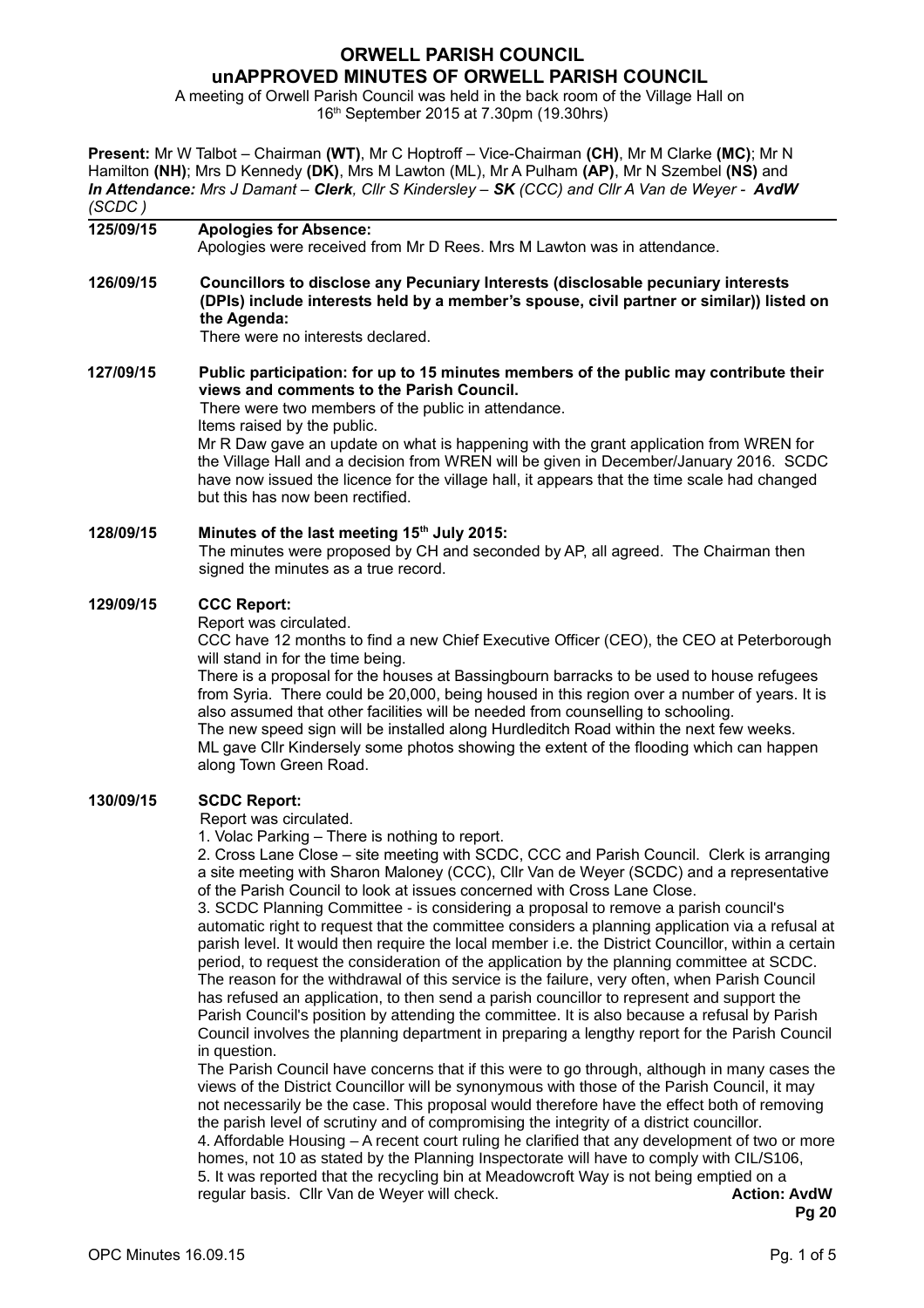6. NS asked if Cllr Van de Weyer could check on SCDC's position of CPO (Compulsory Purchase Orders and the possibility of the use of CPOs in connection with speculative planning applications, that the district council refuses, that then might be granted on appeal could the CPO powers be used to acquire the land in such cases? **Action: AvdW**

### **131/09/15 Article 4 Directions to remove permitted development rights from public houses:** Orwell received 9 nominations to protect The Chequers. WT reported that the Chequers landlord has no objection to the Parish Council supporting an Article 4 for the pub. Clerk to notify Clare Gibbons (SCDC). **Action: Clerk**

## **132/09/15 SCDC Boundary CommissionWorkshop:**

CH attended the recent workshop where the proposal to change boundaries at District Level was looked at. The boundary commission want to reduce the amount of District Councillors and in order to do this they may have to change the boundaries/wards. Cllr Van de Weyer reported that a decision on this is to take place soon. It is also proposed to change the way elections are run. At the moment the present system is to elect 'by thirds' – where elections are held for a third of all council seats each year for three successive years out of four, to a single election where every District Council seat is up for election once every four years.

### **133/09/15 Parish Council Street Lights:**

Contract has now been received from LGSS transferring ownership from CCC to the Parish Council for streetlights - CC3 and CC4 on Brookside; CC3 and CC6 on Cross Lane Close; CC3 on Greenford Close; CC1 and CC3 Lordship Close; CC3 Meadowcroft Way; CC1 and CC3 Pearmains Close. These will now be included in the Parish Council's insurance.

### **134/09/15 Planning: WT, CH, AP, DK and NS** *(Town and Country Planning Act 1990 schedule 1, paragraph 8)* **(Full planning minutes with comments are available from the Clerk).**  29<sup>th</sup> July 2015

**16 Lotfield Street, S/1552/15/FL & S/1553/15/LB -** Proposed works to existing building and erection of a 1 1/2 storey side extension. - Parish Council recommend **'No Objection**'. 2<sup>nd</sup> September 2015

**Bramleys, Malton Road, S/1934/15/FL -** Erection of detached garage and garden store including removal of part of brick wall and amendment to Certificate B. The Parish Council recommends **'Refusal'** with comments. 'The Parish Council have concerns about the proximity to the boundary, the lack of screening on the neighbours side (Eastern side) and it is another development outside the village envelope which has in the past been refused'.

## **135/09/15 Development Proposal on Hurdleditch Road (next to the primary school)**

There where 140 responses to a questionnaire canvassing opinions about the proposed development (1/3) in total returned to the Parish Council. Residents had put a lot of thought into their responses and all this has been taken into account. Of the responses received which were in favour of the development there were many conditions attached, concerning infrastructure and local service investment. Of those that were against most detailed the size of the development, sewage, drainage and traffic as a major concern.

NS, CH spent three hours going through all the questionnaires which residents had completed many of which were very complex, residents had put a lot of thought into their responses and all this has been take into account.

Update on meeting with developers – AP reported that a meeting with the Recreation Committee and the developers has taken place. The developers were looking at submitting their application in October, however there has to be a public exhibition for residents held first. The meeting was consolatory only and not part of the Parish Council no decision or expression of wishes was given.

CH will ask if the Village Hall is available for the public exhibition, failing that the Pavilion or Lordship Close. The developers will carry out a leaflet drop to all households.

NS has identified three Planning advisors who would be willing to assist the Parish Council. It was proposed by AP to accept one of these consultants, seconded by DK all agreed. It was proposed by AP, seconded by ML, all in favour that WT and CH review the tenders and with a fixed price of, no more, than £2,000 engages one of them. Cllr Van de Weyer also reported that the time scale the developers had put forward of October was unrealistic as there would also need to be Environmental and Traffic surveys carried out by SCDC. NS reported that it might be a good idea for the Parish Council to carry out their own Environmental survey.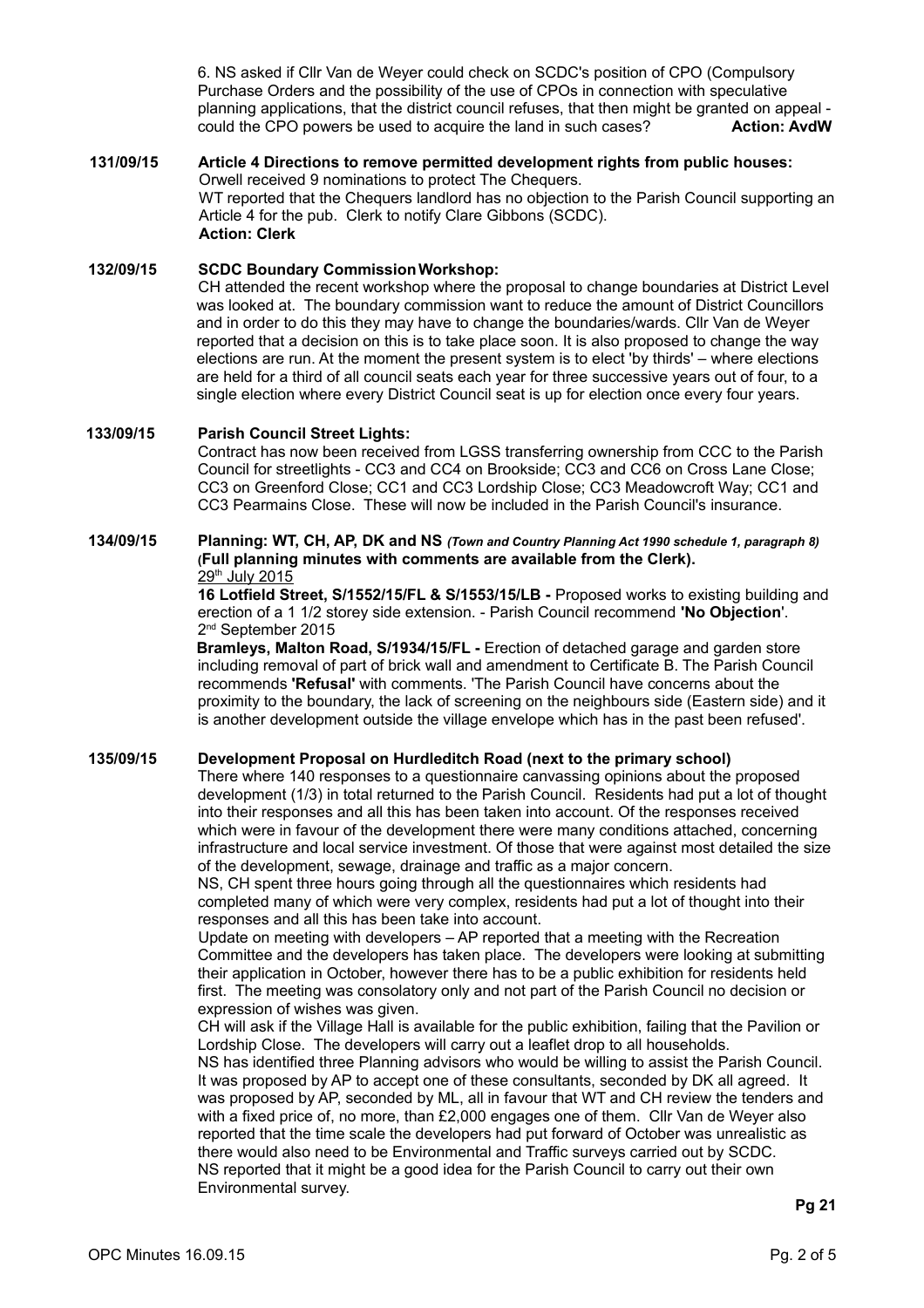Orwell Housing needs identified by a SCDC report stated the following – 11x1 bedroom; 8x2 bedroom; 0x3 bedroom and 1x 4 bedroom developments. WT reported that these figures were from the previous listing which was given to support the housing needs for Oatlands.

## **136/09/15 Cambridgeshire County Council's (CCC) Corporate Communications: CH**

Best way to notify residents on issues relating to CCC newsletters

1. CH asked if this information be inserted in the Bulletin, village website or village email? The clerk stated that Mrs Whiteoak had responded stating that these files are too big for the email system.

It was agreed that a web site Link could be put on the notice board for residents to use to read the CCC Corporate Communication. **Action: Clerk** 2. Should the Pavilion and Village Hall be put in the field for Cambridgeshire Energy Switch? CH reported that he believed it would help the Village Hall and will forward to Mr Daw. The Parish Council should put the pavilion onto the scheme. Clerk to write to CCC

# **137/09/15 Local History Group and Website Development:**

It has been proving difficult to post the minutes onto the History Website, however Mrs Miller is trying to find a solution.

The Clerk also suggested the new BT website which is free for Parish Councils to sign up to. Sally Walmsley, Clerk to Wimpole has done this and is willing to help Orwell at a fee of £11.92 hr. for a maximum of 5hrs. It was proposed by WT, seconded by CH to accept this offer. Clerk to contact Mrs Walmsley. **Action: Clerk**

# **138/09/15 Financial Matters:**

1. Financial Statements for September

2.Payments and Additional payments for September

|                           |   |        | Local Government Act (LGA); Public Health Act (PHA); Open Space Act (OSA) |                |
|---------------------------|---|--------|---------------------------------------------------------------------------|----------------|
| Salaries                  | £ | 988.08 | salary                                                                    | LGA 1972 s112  |
| J Damant                  | £ | 8.90   | expenses                                                                  | LGA 1972 s113  |
| <b>Inland Revenue</b>     | £ | 190.24 | PAYE/NI                                                                   | LGA 1972 s112  |
| MPC                       | £ | 90.00  | August office rent                                                        | LGA 1972 s111  |
| Eon                       | £ | 23.54  | July Electric for Pavilion                                                | LGA 1972 s111  |
| Eon                       | £ | 5.16   | <b>August Electric for Pavilion</b>                                       | LGA 1972 s111  |
| Dai Rees                  | £ | 5.75   | Expenses - key cutting                                                    | LGA 1972 s111  |
| <b>Hales Printers</b>     | £ | 49.00  | Questionnaire printing                                                    | LGA 1972 s144  |
| <b>Hales Printers</b>     | £ | 930.00 | <b>Bulletin printing</b>                                                  | LGA 1972 s144  |
| <b>Community Websites</b> | £ | 360.00 | Web hosting for website                                                   | LGA 1972 s111  |
| Carter Jonas              | £ | 187.50 | Rental for Glebe Field                                                    | OSA 1906 s9/10 |
| Herts&Cambs               | £ | 264.00 | Recreation Ground x 4 cuts                                                | OSA 1906 s9/10 |
| Herts&Cambs               | £ | 396.00 | Burial ground x 3 cuts                                                    | OSA 1906 s9/10 |
| DC Windows                | £ | 20.00  | Bus shelter cleaning                                                      | OSA 1906 s9/10 |
| CCVS                      | £ | 30.00  | CCVS membership                                                           | LGA 1972 s114  |
| A Pulham                  | £ | 71.75  | Village Hall licence                                                      | LGA 1972 s133  |
| MPC                       | £ | 90.00  | September Office rent                                                     | LGA 1972 s111  |
|                           |   |        |                                                                           |                |

Finances were proposed by ML to be correct, seconded by CH all agreed.

3. Deposits: Youth Club £413.25

# **139/09/15 Heidi Allen MP:**

An Appointment has been booked for 4pm on Friday 18<sup>th</sup> September. CH will attend. It was proposed to ask Mrs Allen about the Local Development Plan and ask if she would write if and when she is able to concerning speculative developments. Parishes are very vulnerable at the moment since the Planning Inspectorate has suspended the SCDC /CCC Local Plan.

#### **140/09/15 Oatlands:**

Concern has been raised on the fact that residents have not been connected to BT lines and that sewage tankers are visiting the site twice a week. Questions have been raised with BHPA Housing Association. **The** Clerk has had no response; however it now appears that the BT lines are now working. Clerk to inform the relavent SCDC officer of the parishes concerns over the sewage tanks which are reported to be noisy.

#### **141/0915 Solar Farm (Community Benefit Money)**

Terms of Reference – AP to circulate again and a decision to be made at the next meeting. **Action: AP Pg 22**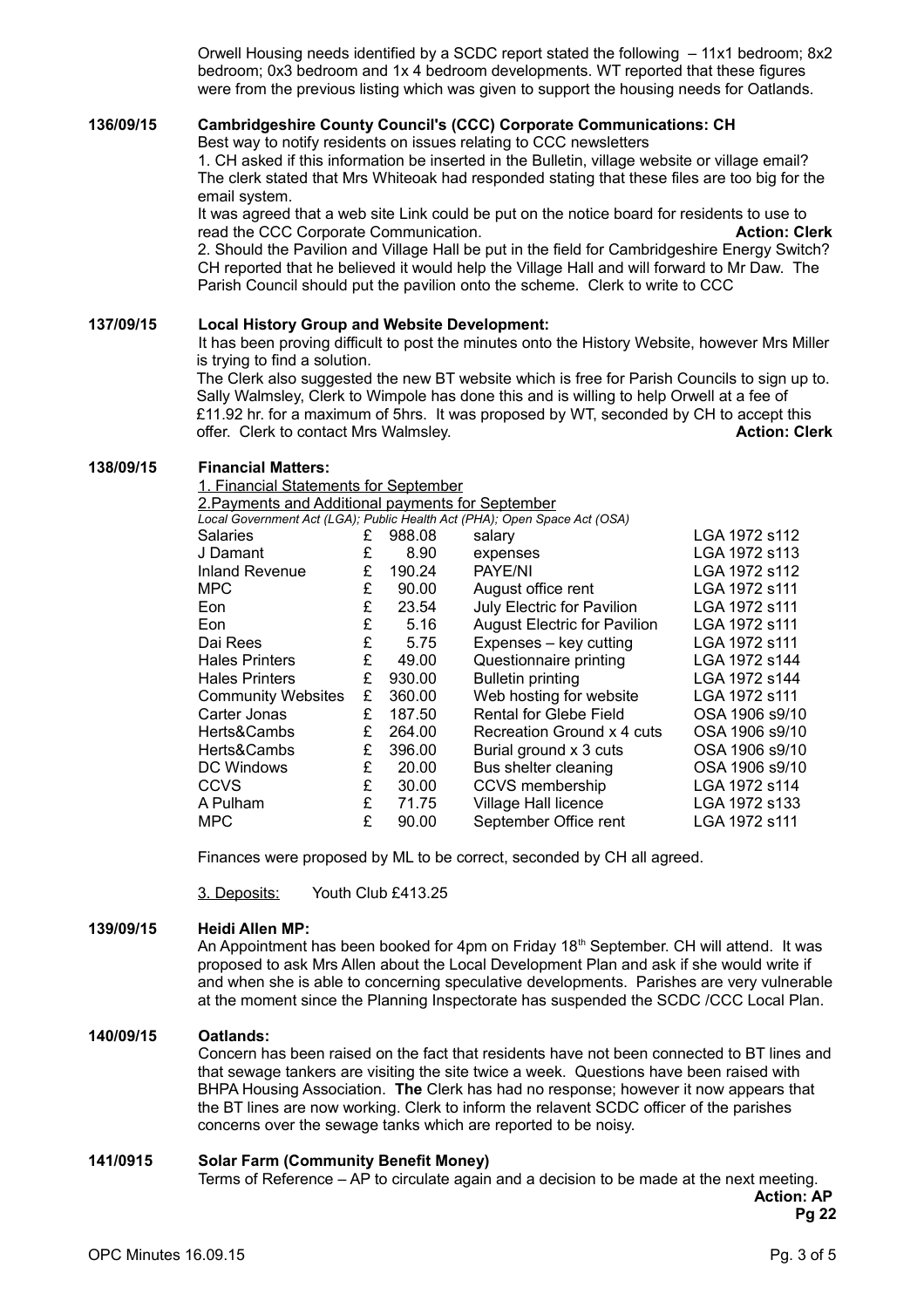# **142/09/15 Recreation Ground:**

- Play equipment monthly inspection – Equipment has been inspected, new ropes, which were missed off by Sovereign, will be installed soon along with those items already done. - Bench near the play equipment – MC reported that the bench has never been secured into the ground and the bench is held in place by the weight of the concrete. The Clerk to enquire about having the concrete secured into the ground. MC will also ask Gary Morley for his opinion. **Action: Clerk/MC**

- Discussion on new play equipment and arrangement of site meetings. Money has been received from S106 (Oatlands Development) that can be used for this project as it meets the requirements. AP suggested that two sets of swings and a tower be purchased at a budget of £12,500. Proposed by WT, seconded by DK all agreed. Clerk to arrange site visits.

**Action: Clerk**

### **143/09/15 Redevelopment of the Recreation Ground:**

The development has been discussed by the advisory group and has focussed on possibilities that include. New Village Hall MUGA/Tennis Court improvements Football Pitch

Recreation Facilities

It was suggested to get all the recreation ground user groups together or use the results of the consultation to date. S106 money is available and can also be used to purchase land, if needed. CH asked if the Parish Council could purchase the track that runs alongside the recreation ground? Clerk to enguire. recreation ground? Clerk to enquire.

### **144/09/15 Correspondence and Clerk's Report:**

**Training** – a one day councillor training session has been arranged for  $24<sup>th</sup>$  October 2015 10-4pm**.** DK, NH, ML will attend and AP to attend the Planning Training.

**Cambridgeshire Flood and Water Supplementary Planning Document (SPD)**– consultation period  $4<sup>th</sup>$  September to 16<sup>th</sup> October. The draft SPD has been developed by CCC (as lead Local Flood Authority) in conjunction with the Local Planning Authorities (LPAs) within Cambridgeshire and other relevant stakeholders. Once adopted the SPD will support the implementation of and provide guidance on flood risk and water related policies in the Local Plans of Cambridgeshire planning authorities: Cambridge City Council; Cambridgeshire County Council, East Cambridgeshire District Council, Fenland District Council Huntingdonshire District Council and South Cambridgeshire District Council

**Transparency Training 24th September 1-3pm -** Parishes with an income of between £25k and £200k, do not at this moment, have to do anything, according to SLCC; however, it will be addressed once some of the issues have been rectified.

Parish Councils with an income below £25k do have to abide by the new code. It was felt that training would still be a good idea.

**LDF** – update on CIL, (Community Infrastructure Levy) The Inspectors recognise that further work is being undertaken which may have implications for the CIL charging schedules and the strategies in the Local Plans need to have reached a point where there is a reasonable prospect of key elements being adopted and they do not consider it appropriate to proceed with the CIL examinations at this stage. The Council's response recognised the on-going work. However, it sets out their view that it would be appropriate to give formal consideration of the time of the CIL examinations later in the year once further work is completed and asked the Inspectors to keep the matter open at this stage.

The Community Infrastructure Levy is a planning charge, introduced by the Planning Act 2008 as a tool for local authorities in England and Wales to help deliver infrastructure to support the development of their area. It came into force on 6 April 2010 through the Community Infrastructure Levy Regulations 2010.

**Street Lighting** - charges will be increased as of 1<sup>st</sup> October 2015 by 15% **Elections:** Proposal to move to an all out election system from 2018 this would mean all SCDC councillor seats would be up for election once every four years at the moment it is divided into 'thirds' where elections are held for a third of the seats each year for three successive years out of four.

**Glebe Field Paddock** – Clerk has reported that the paddock needs attention to Carter Jonas but has not received any reply, residents have also contacted Carter Jonas on this issue.